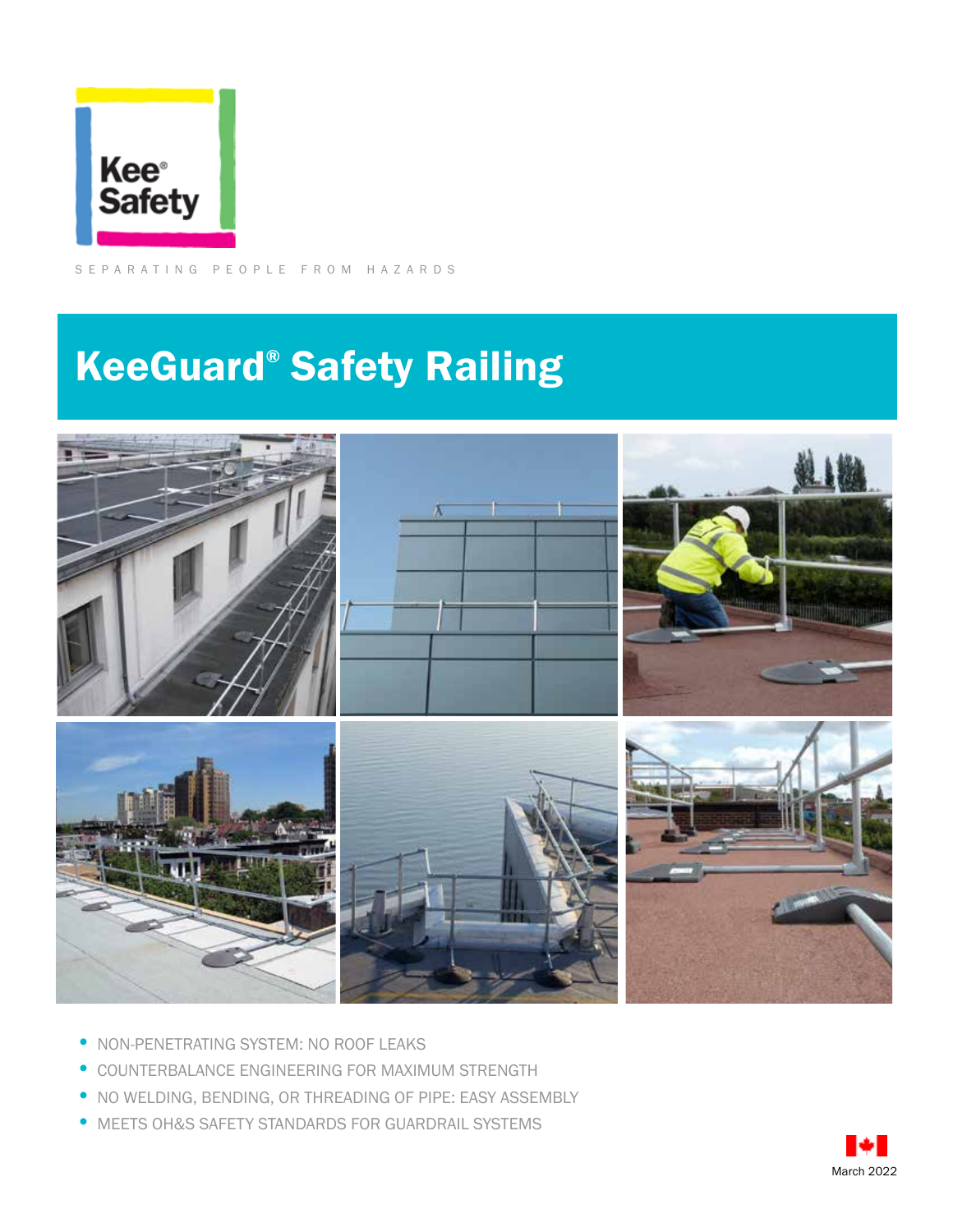# **KeeGuard**®

### Engineered for Safety



### **Versatility** All Types. All Shapes. Even the Corners.

KeeGuard component railings use the original Kee Klamp modular system for multiple configurations and versatility on uniquely shaped installations. Only KeeGuard offers optimal stability for all standard rooftop systems including Membrane, Metal Profile, and Standing Seam up to 45°. KeeGuard is engineered to eliminate risk on any flat or low-slope roof including:

- Composite Rooftop Systems
- Roofs with Changes in Level
- Complex Roof Shapes
- Safe access to equipment located at roof edge
- Green Roofs

### Longevity Permanent Peace of Mind.

The KeeGuard guardrail system provides permanent, free-standing and durable edge protection without penetration of the roofing membrane or the building structure. The hot-dipped galvanized finish is corrosion resistant and low maintenance for safe and dependable rooftop edge protection.

### **Aesthetics** Powder Coated Colors.

KeeGuard's galvanized steel finish is corrosion-resistant and is available in a full range of powder coat RAL colors. Our 11°Angled Railing tilts back out of sight so the roof line offers a clean view from the ground.

### **Counterbalance** The Physics of Cantilever Design.

Modular and durable, our component-based solution uses counter-weight engineering. The simple cantilever principle provides unrivalled strength and safety. The heavy-duty KeeGuard bases are manufactured using molded, 100% recycled PVC. Each 30 pound base is positioned at specific intervals to create a stable, protective barrier on the rooftop.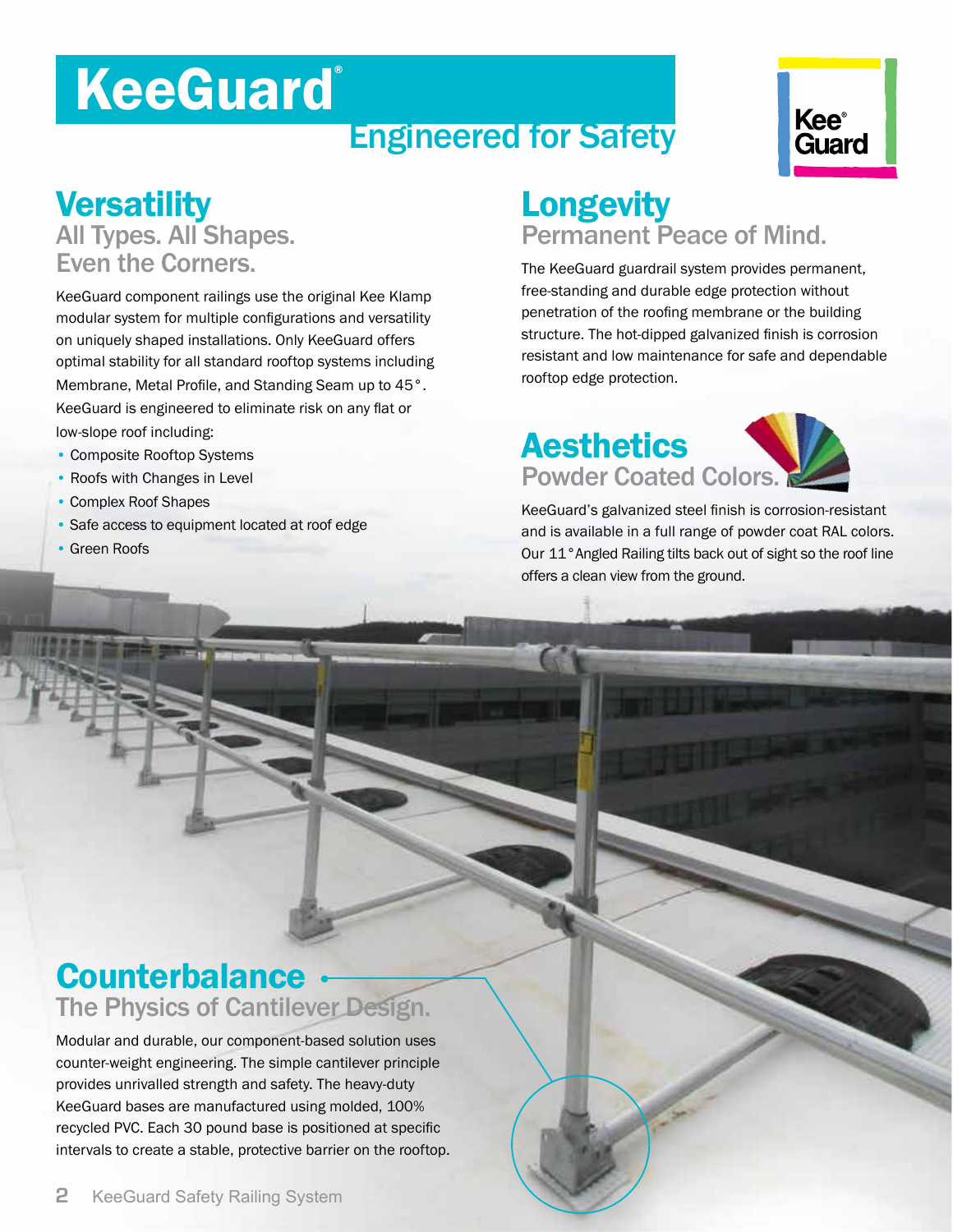

#### KeeGuard® Features

- Modular component system for multiple configurations
- Adaptable to varying angles and radius edges
- Accommodates ladders, equipment and rooftop obstructions
- Simple counterbalance construction made from 100% recycled PVC
- Durable galvanized finish is corrosion resistant

#### KeeGuard® Benefits

- Non-penetrating solution roof membrane will not leak
- Passive barrier that protects all personnel; no training required
- Integrates easily with your current fall protection products
- Lower installation cost than fabricated pipe
- No rooftop parapet required

#### Installing KeeGuard®

- KeeGuard Roof Edge Fall Protection System includes pipe railings, uprights, bases, counterweights and fittings
- No specialized labor or work permits, no welding
- Tools required: torque wrench or hex key

### OH&S Compliance

#### **Occupational Health & Safety**



#### Hierarchy of Fall Protection

**1.** Eliminate the Hazards

- **2.** Collective Fall Protection
	- 3. Work Restraint
	- **4. Personal Fall Arrest System**

#### Federally and Provincially Regulated Fall Protection and Guardrail Standards - OH&S

#### Canadian OH&S Fall Protection Standards are central in our commitment to separate people from hazards.

Discussions on roof safety can be overwhelming regarding OH&S regulations, inspections, and regional standards. Kee Safety can assist you with a full understanding of the OH&S codes that are applicable to your specific rooftop safety concerns and in your regional location.

### Protect your workforce, secure your roof with KeeGuard

STANDING SEAM | METAL PROFILE | MEMBRANE | COMPOSITE | GREEN ROOF



KeeGuard® TopFix Metal Roof Perimeter Protection A smart solution for standing seam and metal profile roof systems.



KeeGuard® FoldShield Folding Safety Rail System Maintain building aesthetics with cantilevered and foldable guardrail.



KeeGuard® Contractor Upright, Weighted Guardrail Modular safety rail provides a secure barrier around tight areas. Free-standing and portable for temporary installations.